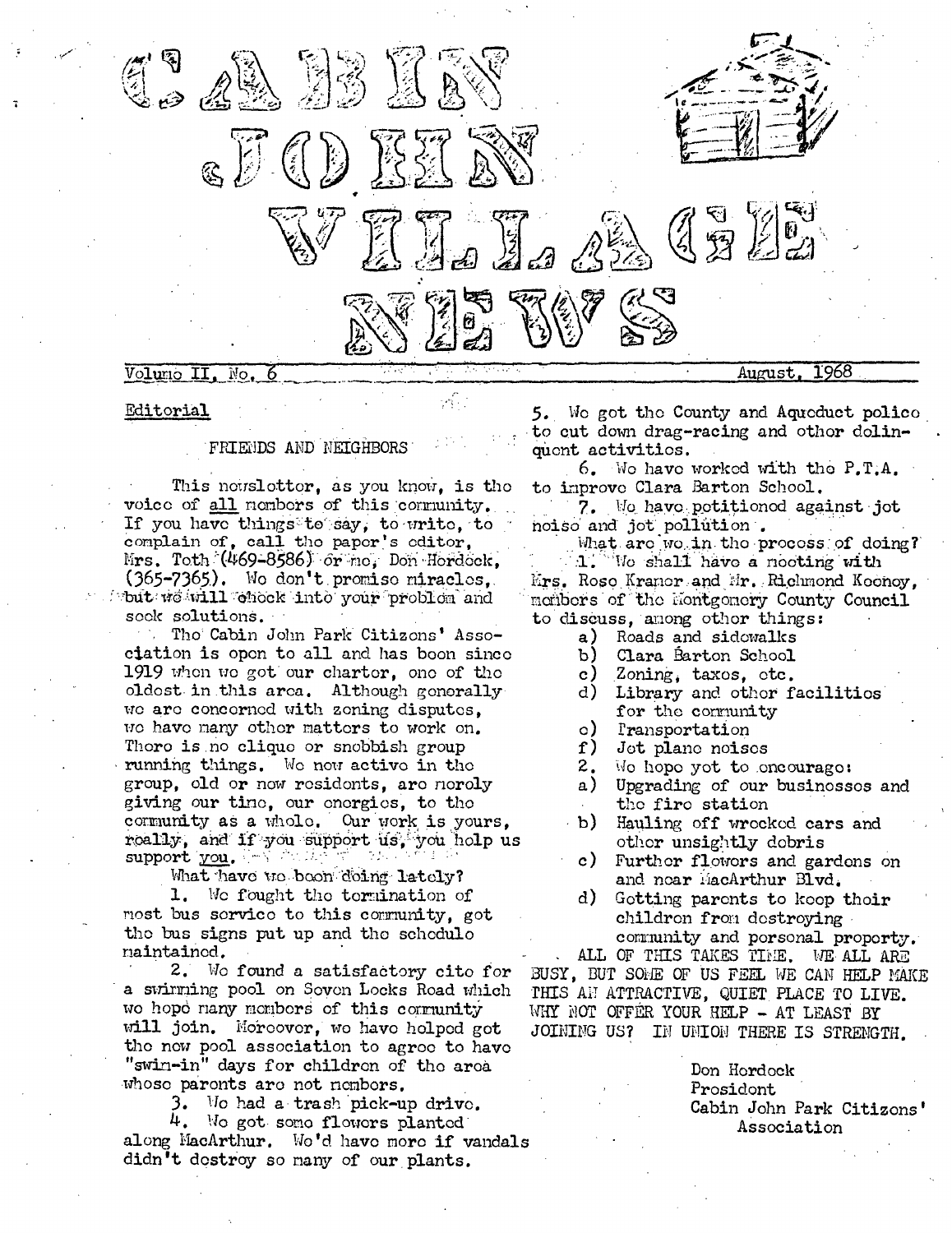# POLITICAL HEETING

DEMOCRATIC PRECIMCT

 $7 - 3$ 

# THURSDAY

AUGUST 15, 1968  $8:00$ 

CABIN JOHN RECREATION CENTER

Speaker: Largaret Schweinhaut, candidate for U.S. Congress Program: Procinct organization and the upcoming Donocratic Convention Open meeting - all interested citizens invited - come express your political views

> Political advortisement paid for by Donocratic Procinct 7-3 To big Audroy Scofield, Treasurer

mm gellowich in De ka mana na pamah Pakin alis an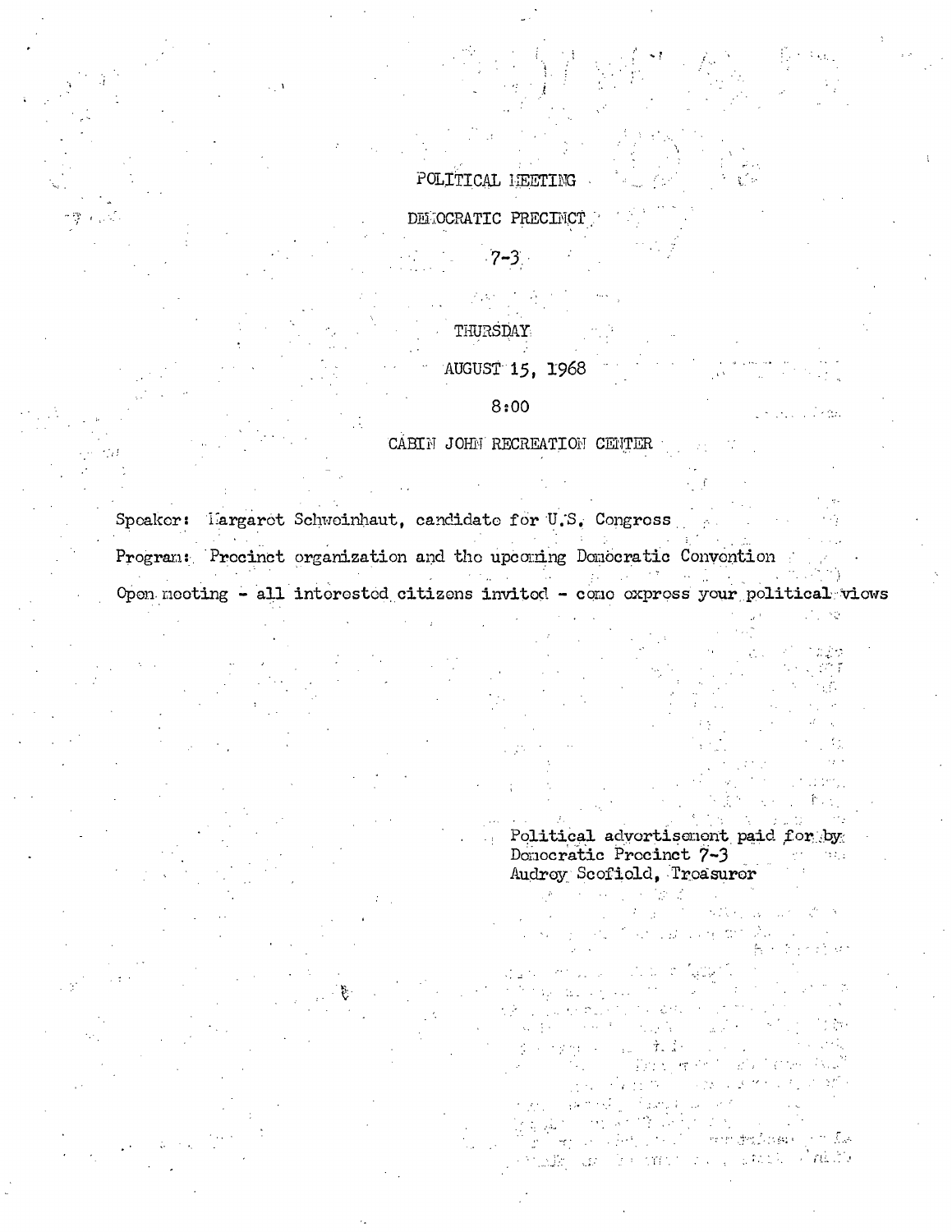#### NEW BUSINESS IN GLEN ECHO

As is our custom, we like to welcome announced at a later time. now businessmen to the area. The Glen Echo Barbor Shop is now under new manager,  $\mathbb{C}_n$ . will be on October 1. ment and is now called Sporo's Glon Echo Barbor Shop. The hours are 9 a.m. to 8 p.m. from Monday thru Friday and 8 a.m. to 6:30 p.m. on Saturday. Adult haircuts are \$1.75. Children under 13 \$1.25 except Council on September 7, 10 a.m., at the on Saturdays when a haircut will cost a home of Don Herdeck. If you have any child \$1.50. The barber shop is above the drug store and is approached through the door on the west side of the building. at 365-7365. Call 656-3994 and ask for Sporo.

The Clark Construction Company is going to build four now houses at the corner of Cabin Road and 76th. Dars of the new houses were shown at a recent meeting of the Executive Committee of the Cabin John Park Citizons' Association and call for modern, two storied houses which fit into the natural setting of the arca.

We hope you have noticed the gardons along MacArthur Elvd... ospecially those of the Girl Scouts, near the bridge, and the Brownies, across from the Fire House. Hany, nany pooplo havo donated their time and offort to naking the gardens into what they are today. Unfortunately, nany of the gardons have been destroyed by deliberate vandalism. In some on the, gardons, plants have been dug up and carried off. In many more, passers-by have cut off the flowers and plants or uprooted then for their own selfish, tomporary and immature pleasure. Mo urge you to take pride in the community's offort to beautify itself. We also must warn our vandals that tho gardons are on Army proporty. There has been one arrest alroady for dostruction and the police have been alerted to watch for destroyers.

Juvonilo arrosts in Cabin John havo boen on the increase this summer. Some of the charges have been very serious. indeed. PARENTS - DO YOU KNOW UHERE YOUR CHILDREN ARE - ALL THE TIME?

WE are hoping that the new recreation director will help us to fill the activities void in the area and help keep our youngstors busy. He should be here in Septembor.

The P.T.A. is planning a family picnic in Soptember. The date will be

The first meeting of the Clara Barton

 $\mathcal{L}^{\text{max}}(\mathcal{L})$ 

There will be a meeting of the Executive Committee with members of the County issues you would like to bring up to our local government, please call Mr. Herdeck

This nowspaper depends for its existance on your support. Subsriptions ard \$1.00 for one year (10 issues). Please snnd your check or cash to Mrs. Csanad Toth, 6611 80th Place, Cabin John, Nd. 20731.

We also need nore want ads - serve you better - and commorcial ads. Want Ads are \$.50 each. Commercial Ads are  $$2.00$  an issue or  $$5.00$  for three months.

Now that the surmer is almost over and we are all thinking of getting busy again, why don't you plan to sit down and write up a nows itom or article for us overy month so that we can expand and improve this paper. We need your help to koop alive.

We also need help along the line of dolivery boys, a business manager, and a toonage reporter. Maybe your church of club would like a regular column? This is a community paper...help us to make it a bottor ono.

> DOROTHY HELEN'S BEAUTY SALOH 7687 HacArthur Blvd. Cabin John, Maryland Phono: EM 5-0361

GOOD AND QUICK FOOD SHOP 7607 liac Arthur Blvd. Meekdays: 6:30 a.m. to 6 p.m. Sundays:  $9 a.m.$  to 6 p.m. FRESH PASTRIES AND HEATS

TUOHEY'S RESTAURANT 7941 MacArthur Blvd. Cabin John, Maryland 理: 5-2070 CARRY-OUT SERVICE